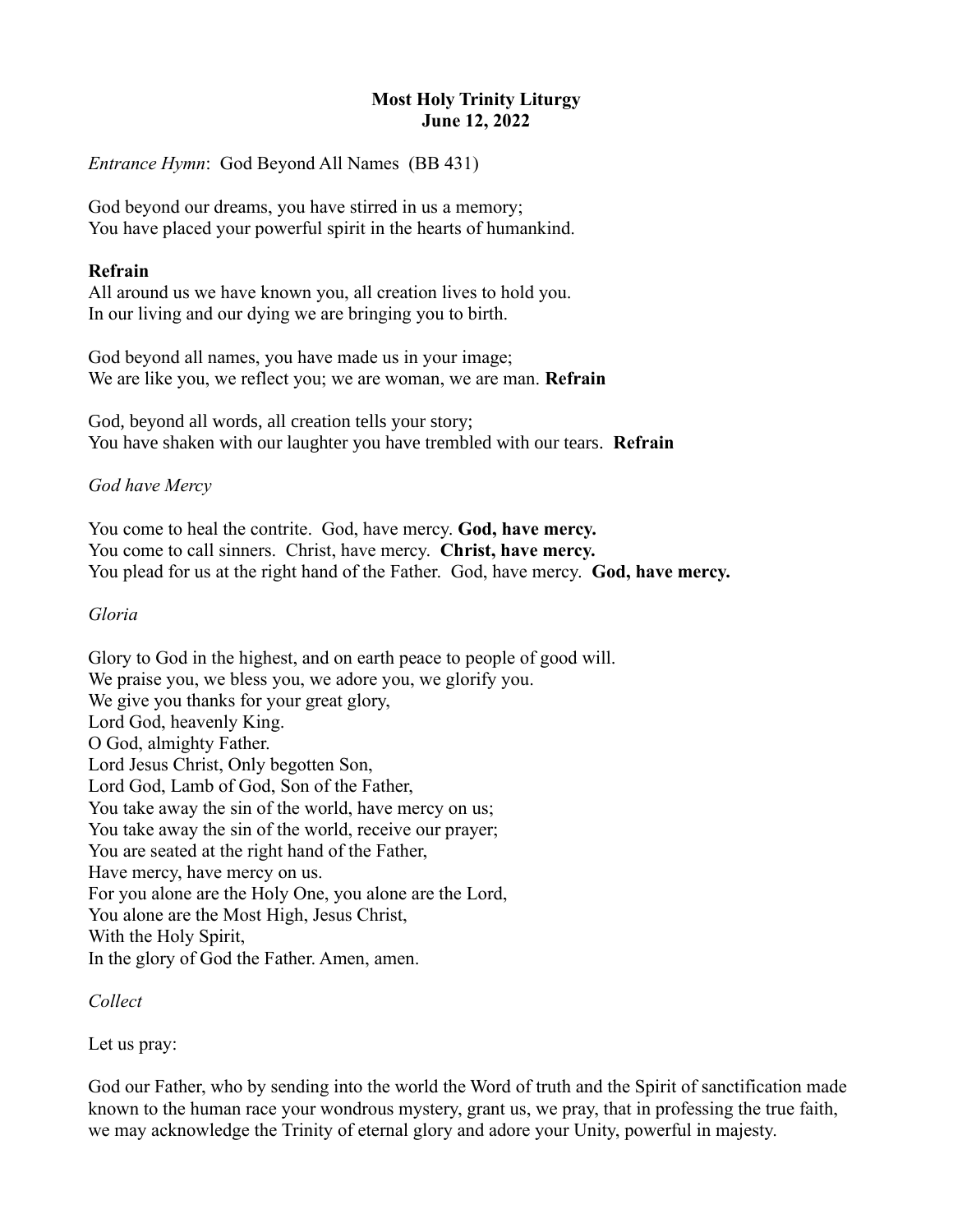Through our Lord Jesus Christ, your Son, who lives and reigns with you in the unity of the Holy Spirit, one God, for ever and ever. **Amen**

### **The Liturgy of the Word**

*First Reading* Proverbs 8:22-31

A reading from the book of Proverbs.

Thus says the wisdom of God:

"The Most High possessed me, the beginning of God's ways, the forerunner of God's prodigies of long ago; from of old I was poured forth, at the first, before the earth.

When there were no depths I was brought forth, when there were no fountains or springs of water; before the mountains were settled into place, before the hills, I was brought forth; while as yet the earth and fields were not made, nor the first clods of the world.

"When the Most High established the heavens I was there, when God marked out the vault over the face of the deep; when God made firm the skies above, when God fixed fast the foundations of the earth; when God set for the sea its limit, so that the waters should not transgress God's command; then was I beside God as God's artist, and I was God's delight day by day, playing before God all the while, playing on the surface of the earth; and I found delight in the human race."

The Word of our God. **Thanks be to God**

# *Responsorial Psalm*

#### **Refrain**

O Lord, our God, how glorious is your name! How glorious is your name over all the earth! **O Lord, our God, how glorious is your name! How glorious is your name over all the earth!**

When I see the heavens, the work of your hands, The moon and the stars which you arranged.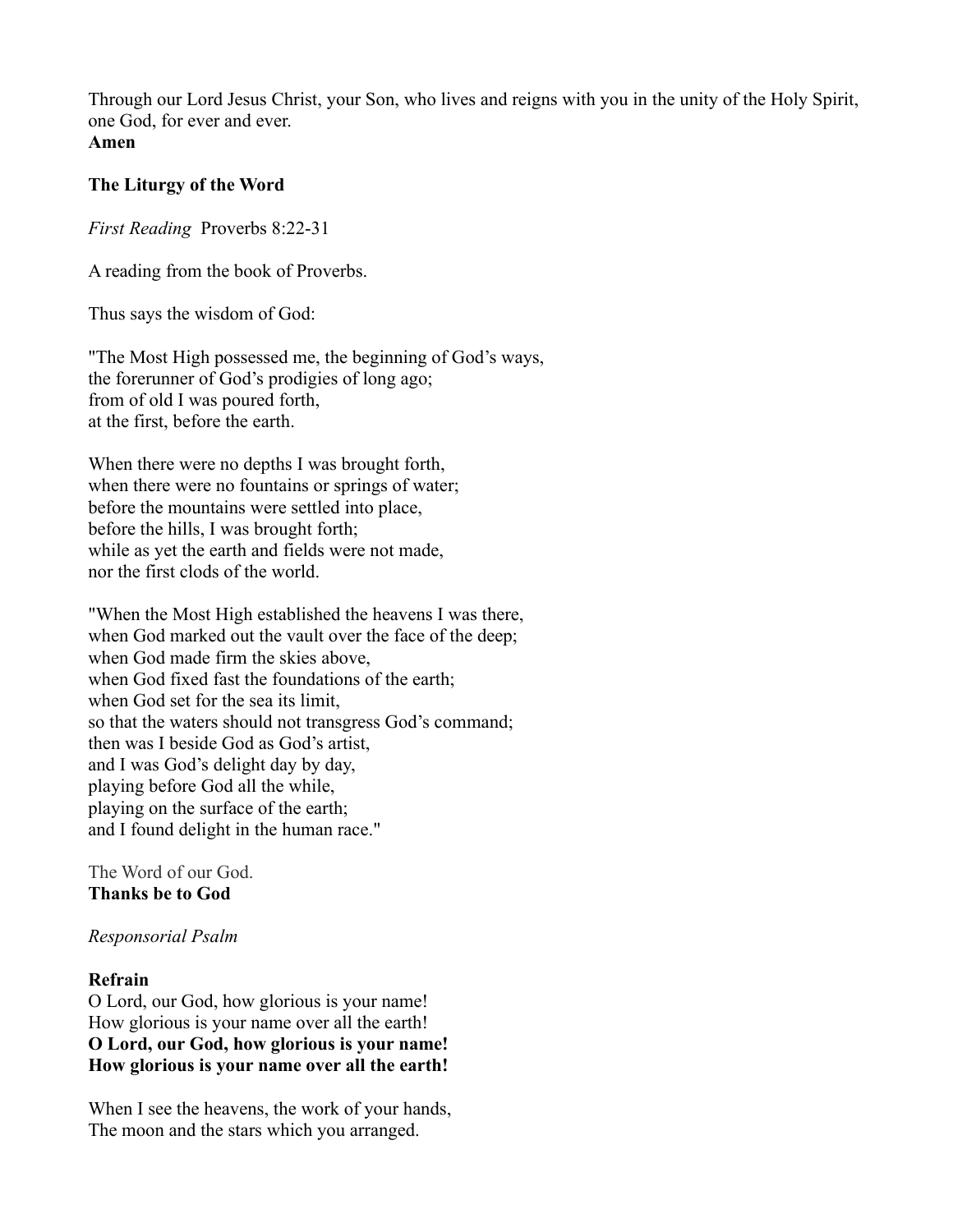What are we that you keep us in mind? Our children that you remember them at all? **Refrain**

Yet you have made us little less than gods, with glory and honor you crowned us. Gave us power over the work of your hands Dominion over all that you have made. **Refrain**

All sheep and oxen, birds of the air, All things that swim in the sea. Beasts without number, life without names, You have placed under our feet. **Refrain**

### *Second Reading* **Romans 5:1-5**

A reading from the letter of Paul to the Romans

Sisters and brothers:

Therefore, since we have been justified by faith, we have peace with God through our Lord Jesus Christ, through whom we have gained access by faith to this grace in which we stand, and we boast in hope of the glory of God.

Not only that, but we even boast of our afflictions, knowing that affliction produces endurance, and endurance, proven character, and proven character, hope, and hope does not disappoint, because the love of God has been poured out into our hearts through the Holy Spirit that has been given to us.

The Word of our God. **Thanks be to God**

# *Alleluia*

Alleluia, alleluia, alleluia! Alleluia, alleluia, alleluia! **Alleluia, alleluia, alleluia! Alleluia, alleluia, alleluia!**

Glory to God and Son and Holy Spirit To God who is, who was, and who is to come.

# **Alleluia, alleluia, alleluia! Alleluia, alleluia, alleluia!**

*Gospel* John 3:16-18

The Lord be with you.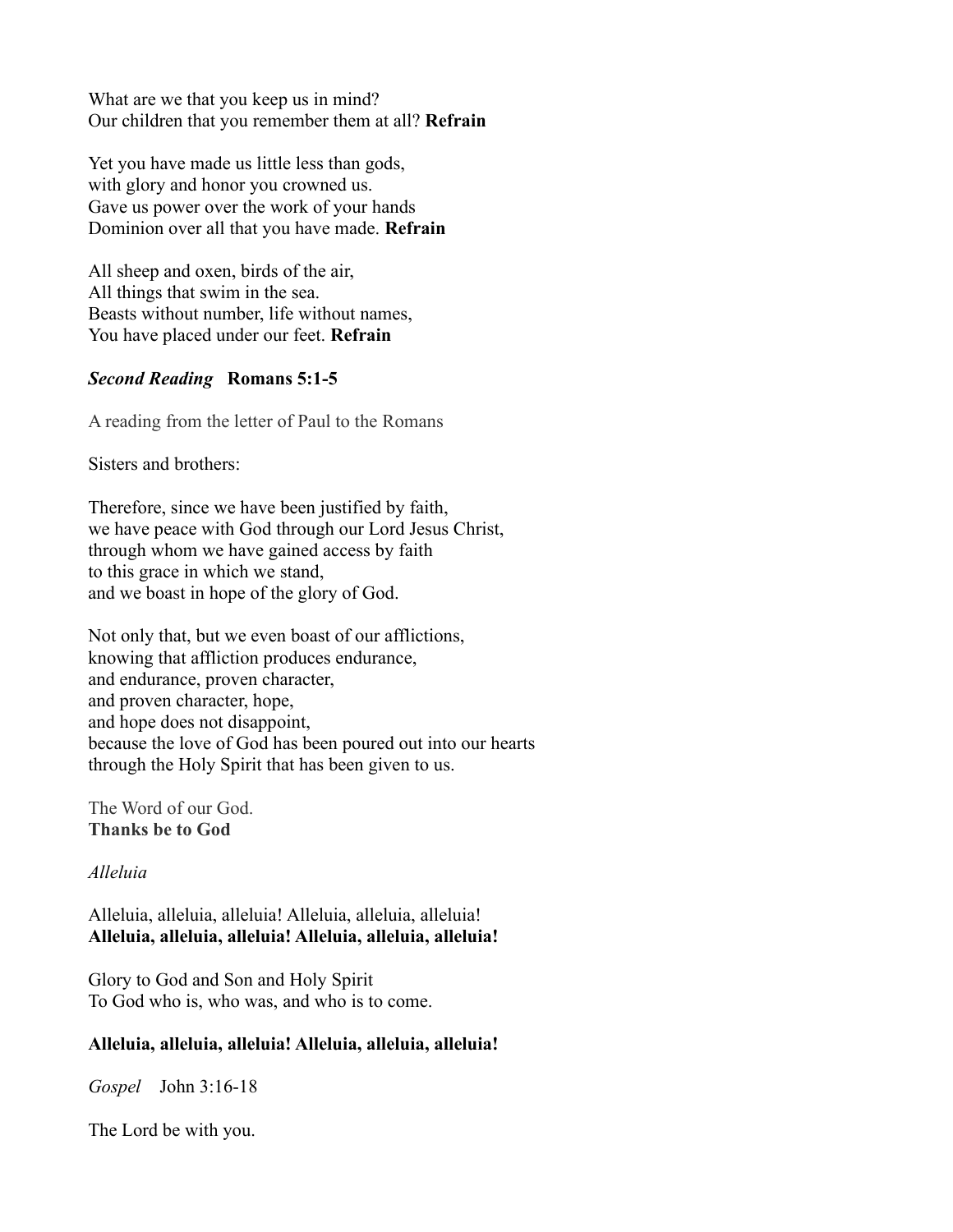**And with your Spirit.** A reading from the holy Gospel according to John **Glory to you, O Lord.**

Jesus said to the disciples:

"I have much more to tell you, but you cannot bear it them now.

But when the Spirit of truth comes, you will be guided into all truth; for this Spirit speaks not on its own authority, but whatever the Spirit hears will be spoken and the things that are to come will be declared to you.

This Spirit of God will glorify me and take what is mine and declare it to you.

All that God has is mine; therefore I said that God's Spirit will take what is mine and declare it to you.

The Good News of Salvation. **Praise to you, Lord Jesus Christ**

*Homily*

Universal Intercessions

Response: Triune God, hear our prayer. (Triune God, hear our prayer.)

For a deeper appreciation of the gift of nature: that we may see in the heavens, on the earth and in the sea the handiwork of God and delight in God's gifts to us, let us pray…

For a renewal of our relationships: that we may learn from the mutual life and love of the Trinity and share life with all those with whom we are in relationship, let us pray…

For all who are preparing for marriage: that God will form them into a community of life, strengthen their commitment to each other and help them to encounter Jesus in their love, let us pray…

For refugees and victims of violence: that God will lead them to places of safety and help them to establish productive lives and life-giving relationships, let us pray…

For what other intentions do we want to pray…

**The Liturgy of the Eucharist**

*Preparation Song:* **Eye Has Not Seen (BB 471)**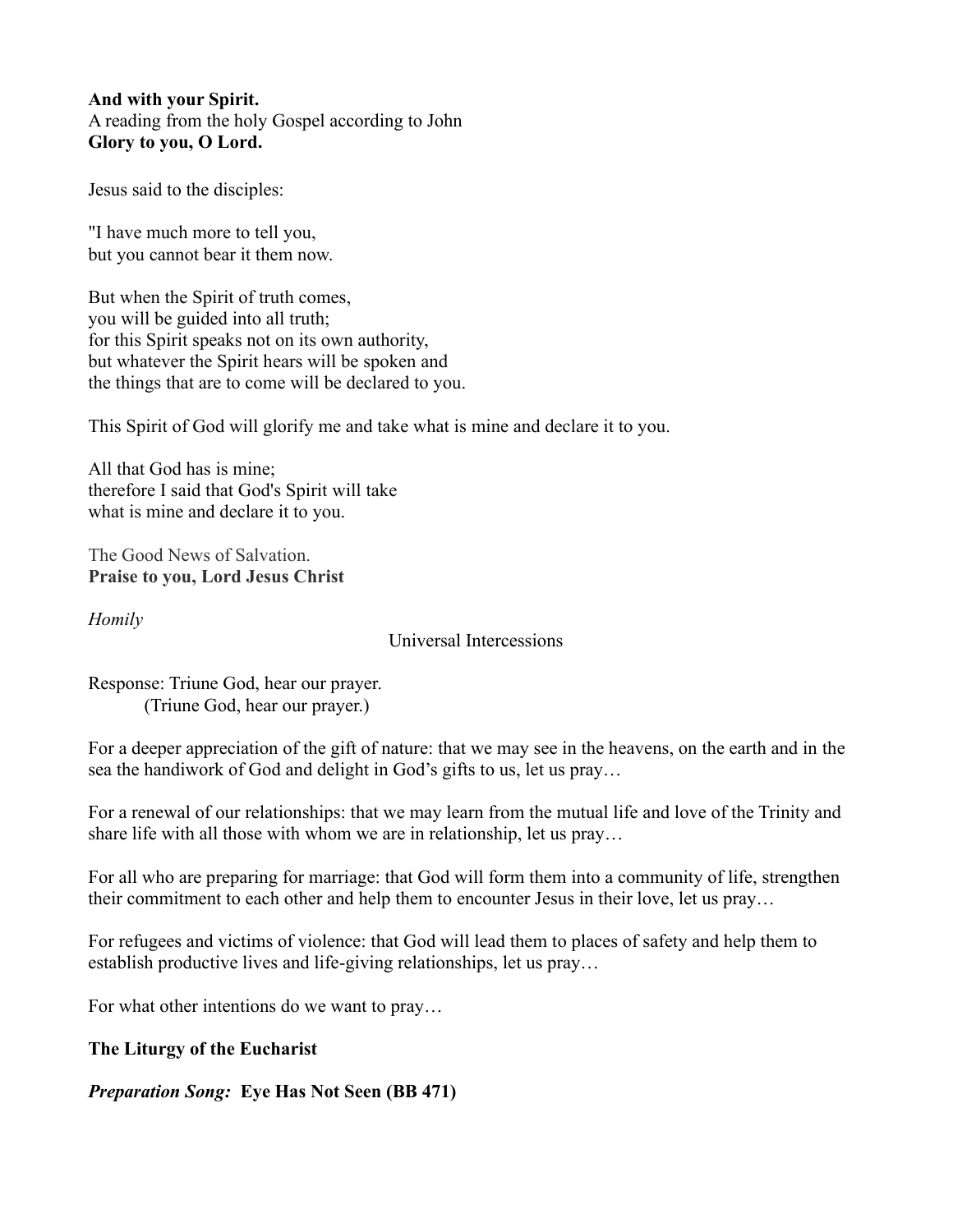### **Refrain**

Eye has not seen, ear has not heard what God has ready to those who love him; Spirit of love, come give us the mind of Jesus, teach us the wisdom of God.

When pain and sorrow weigh us down, be near to us, O Lord. Forgive the weakness of our faith, and bear us up within your peaceful word. **Refrain**

Our lives are but a single breath, we flower and we fade, Yet all our days are in your hands, so we return in love what love has made. **Refrain**

To those who see with eyes of faith, the Lord is ever near, Reflected in the faces of all the poor and lowly of the world. **Refrain**

# *Preparation of Gifts*

Blessed are you, Lord God of all creation, for through your goodness e have received the bread we offer you: fruit of the earth and work of human hands, it will become for us the bread of life. **Blessed be God forever.**

Blessed are you, Lord God of all creation, for through your goodness we have received the wine we offer you: fruit of the vine and work of human hands, it will become our spiritual drink. **Blessed be God forever.**

Pray, brothers and sisters, that my sacrifice and yours may be acceptable to God, the almighty Father. **May the Lord accept the sacrifice at your hands for the praise and glory of his name, for our good, and the good of all his holy Church.**

Sanctify by the invocation of your name, we pray, O Lord our God, this oblation of our service, and by it make of us an eternal offering to you. Through Christ our Lord. **Amen**

*The Eucharistic Prayer* (if you are watching the video or listening to the audio, please follow along and participate with Fr. Jack; and continue with the Communion Songs below.)

*Service Music:* **Mass of Renewal (BB 878)**

*Communion Song:* **I Received the Living God (BB 324)**

#### **Refrain**

I received the living God, and my heart is full of joy. (Repeat)

Jesus said: "I am the Bread kneaded long to give you life; You who will partake of me need not ever fear to die." **Refrain**

Jesus said: "I am the Way, and my Father longs for you; So I come to bring youo home to be one with God anew." **Refrain**

Jesus said: "I am the Truth; if you follow close to me, You will know me in your heart, and my word shall make you free." **Refrain**